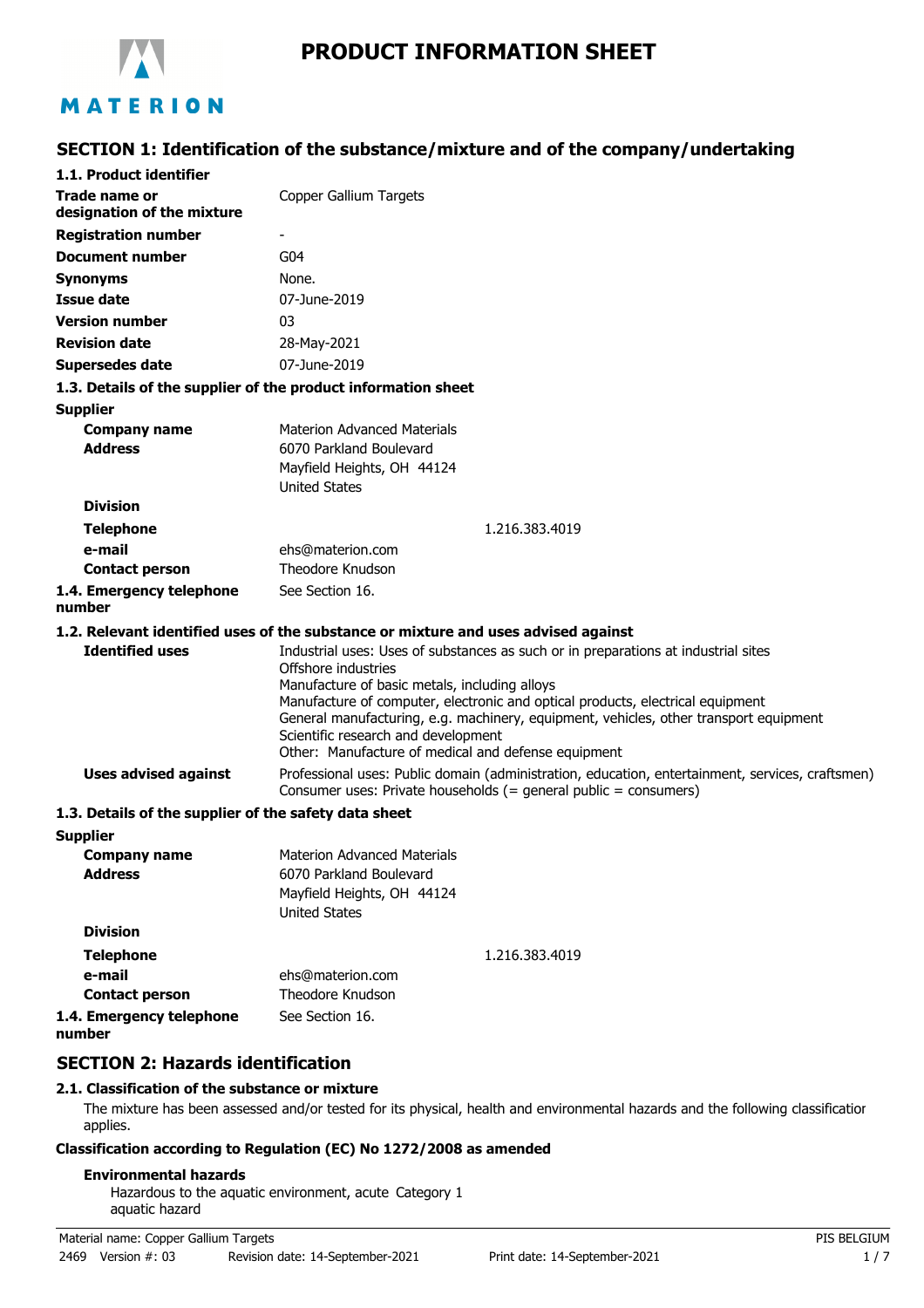| Hazardous to the aquatic environment,<br>long-term aquatic hazard |                                                                                                                                                                                                                                                                       | Category 1                                                 |                                                     |  |              |
|-------------------------------------------------------------------|-----------------------------------------------------------------------------------------------------------------------------------------------------------------------------------------------------------------------------------------------------------------------|------------------------------------------------------------|-----------------------------------------------------|--|--------------|
| <b>Hazard summary</b>                                             | The material as sold in solid form is generally not considered hazardous. However, if the process<br>involves grinding, melting, cutting or any other process that causes a release of dust or fumes,<br>hazardous levels of airborne particulate could be generated. |                                                            |                                                     |  |              |
| 2.2. Label elements                                               |                                                                                                                                                                                                                                                                       |                                                            |                                                     |  |              |
| Label according to Regulation (EC) No. 1272/2008 as amended       |                                                                                                                                                                                                                                                                       |                                                            |                                                     |  |              |
| <b>Contains:</b>                                                  |                                                                                                                                                                                                                                                                       |                                                            | COPPER FLAKES (COATED WITH ALIPHATIC ACID), Gallium |  |              |
| <b>Hazard pictograms</b>                                          | None.                                                                                                                                                                                                                                                                 |                                                            |                                                     |  |              |
| <b>Signal word</b>                                                | None.                                                                                                                                                                                                                                                                 |                                                            |                                                     |  |              |
| <b>Hazard statements</b>                                          |                                                                                                                                                                                                                                                                       | The mixture does not meet the criteria for classification. |                                                     |  |              |
| <b>Precautionary statements</b><br><b>Prevention</b>              |                                                                                                                                                                                                                                                                       |                                                            |                                                     |  |              |
| P <sub>264</sub>                                                  | Wash thoroughly after handling.                                                                                                                                                                                                                                       |                                                            |                                                     |  |              |
| <b>Response</b>                                                   |                                                                                                                                                                                                                                                                       |                                                            |                                                     |  |              |
| $P305 + P351 + P338$                                              | If in eyes: Rinse cautiously with water for several minutes. Remove contact lenses, if present and<br>easy to do. Continue rinsing.                                                                                                                                   |                                                            |                                                     |  |              |
| <b>Storage</b>                                                    |                                                                                                                                                                                                                                                                       |                                                            |                                                     |  |              |
| P405                                                              | Store locked up.                                                                                                                                                                                                                                                      |                                                            |                                                     |  |              |
| <b>Disposal</b>                                                   |                                                                                                                                                                                                                                                                       |                                                            |                                                     |  |              |
| P501                                                              | Dispose of contents/container in accordance with local/regional/national/international regulations.                                                                                                                                                                   |                                                            |                                                     |  |              |
| <b>Supplemental label</b><br>information                          | For further information, please contact the Product Stewardship Department at +1.216.383.4019.                                                                                                                                                                        |                                                            |                                                     |  |              |
| 2.3. Other hazards                                                | Not a PBT or vPvB substance or mixture.                                                                                                                                                                                                                               |                                                            |                                                     |  |              |
| <b>SECTION 3: Composition/information on ingredients</b>          |                                                                                                                                                                                                                                                                       |                                                            |                                                     |  |              |
| 3.2. Mixtures                                                     |                                                                                                                                                                                                                                                                       |                                                            |                                                     |  |              |
| <b>General information</b>                                        |                                                                                                                                                                                                                                                                       |                                                            |                                                     |  |              |
| <b>Chemical name</b>                                              | $\frac{0}{0}$                                                                                                                                                                                                                                                         | CAS-No. / EC<br>No.                                        | <b>REACH Registration No. Index No.</b>             |  | <b>Notes</b> |
| COPPER FLAKES (COATED WITH<br>ALIPHATIC ACID)                     | $55 - 85$                                                                                                                                                                                                                                                             | 7440-50-8<br>231-159-6                                     | 01-2119480154-42-0080                               |  |              |
|                                                                   | <b>Classification: -</b>                                                                                                                                                                                                                                              |                                                            |                                                     |  |              |
| Gallium                                                           | $15 - 45$                                                                                                                                                                                                                                                             | 7440-55-3                                                  |                                                     |  |              |

### **SECTION 4: First aid measures**

If you feel unwell, seek medical advice (show the label where possible). Ensure that medical personnel are aware of the material(s) involved, and take precautions to protect themselves. **General information 4.1. Description of first aid measures Inhalation** Move to fresh air. Call a physician if symptoms develop or persist. **Skin contact** Get medical attention if irritation develops and persists. **Eye contact** Rinse with water. Get medical attention if irritation develops or persists. **Ingestion** Rinse mouth. Get medical attention if symptoms occur. **4.2. Most important** Direct contact with eyes may cause temporary irritation. **symptoms and effects, both acute and delayed 4.3. Indication of any** Treat symptomatically. **immediate medical attention and special treatment needed SECTION 5: Firefighting measures**

**Classification:** Skin Corr. 1C;H314, Eye Dam. 1;H318

-Gallium -7440-55-3

231-163-8

## **General fire hazards** No unusual fire or explosion hazards noted. **5.1. Extinguishing media Suitable extinguishing** Powder. Dry sand. **media**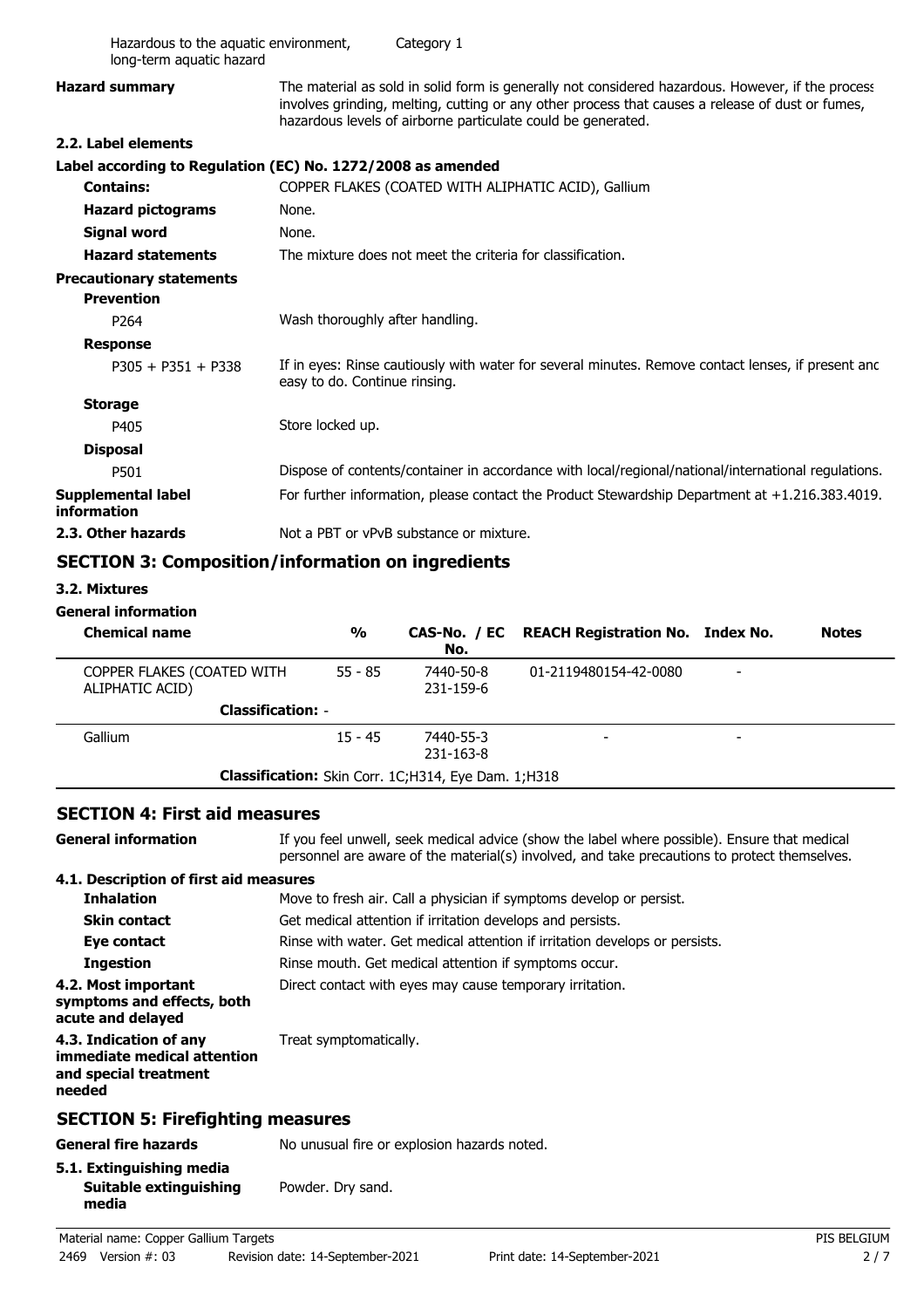| Unsuitable extinguishing<br>media                                                          | Do not use water jet as an extinguisher, as this will spread the fire.                        |
|--------------------------------------------------------------------------------------------|-----------------------------------------------------------------------------------------------|
| 5.2. Special hazards arising<br>from the substance or<br>mixture                           | This product is not flammable.                                                                |
| 5.3. Advice for firefighters<br><b>Special protective</b><br>equipment for<br>firefighters | Self-contained breathing apparatus and full protective clothing must be worn in case of fire. |
| <b>Special firefighting</b><br>procedures                                                  | Use water spray to cool unopened containers.                                                  |
| <b>Specific methods</b>                                                                    | Use standard firefighting procedures and consider the hazards of other involved materials.    |

## **SECTION 6: Accidental release measures**

#### **6.1. Personal precautions, protective equipment and emergency procedures** Wear appropriate protective equipment and clothing during clean-up. Ensure adequate ventilation. For personal protection, see section 8 of the PIS. **For non-emergency personnel For emergency** Keep unnecessary personnel away. **responders** Avoid release to the environment. Inform appropriate managerial or supervisory personnel of all environmental releases. **6.2. Environmental precautions 6.3. Methods and material for** Stop the flow of material, if this is without risk. **containment and cleaning up 6.4. Reference to other** For personal protection, see section 8 of the PIS. For waste disposal, see section 13 of the PIS. **sections**

## **SECTION 7: Handling and storage**

| 7.1. Precautions for safe<br>handling                                          | Provide adequate ventilation. Avoid prolonged exposure. Wear appropriate personal protective<br>equipment. Avoid release to the environment. |
|--------------------------------------------------------------------------------|----------------------------------------------------------------------------------------------------------------------------------------------|
| 7.2. Conditions for safe<br>storage, including any<br><i>incompatibilities</i> | Store locked up.                                                                                                                             |
| 7.3. Specific end use(s)                                                       | Not available.                                                                                                                               |

## **SECTION 8: Exposure controls/personal protection**

### **8.1. Control parameters**

### **Occupational exposure limits**

| <b>Belgium. Exposure Limit Values</b><br><b>Components</b>       | Type                                                                                                                                                                                                                                                                                                                                                                                                                                                                                             | <b>Value</b>                           | <b>Form</b>    |  |  |  |
|------------------------------------------------------------------|--------------------------------------------------------------------------------------------------------------------------------------------------------------------------------------------------------------------------------------------------------------------------------------------------------------------------------------------------------------------------------------------------------------------------------------------------------------------------------------------------|----------------------------------------|----------------|--|--|--|
| COPPER FLAKES (COATED<br>WITH ALIPHATIC ACID)<br>(CAS 7440-50-8) | <b>TWA</b>                                                                                                                                                                                                                                                                                                                                                                                                                                                                                       | 1 mg/m3                                | Dust and mist. |  |  |  |
|                                                                  |                                                                                                                                                                                                                                                                                                                                                                                                                                                                                                  | $0,2$ mg/m3                            | Fume.          |  |  |  |
| <b>Biological limit values</b>                                   | No biological exposure limits noted for the ingredient(s).                                                                                                                                                                                                                                                                                                                                                                                                                                       |                                        |                |  |  |  |
| <b>Recommended monitoring</b><br>procedures                      |                                                                                                                                                                                                                                                                                                                                                                                                                                                                                                  | Follow standard monitoring procedures. |                |  |  |  |
| Derived no effect levels<br>(DNELs)                              | Not available.                                                                                                                                                                                                                                                                                                                                                                                                                                                                                   |                                        |                |  |  |  |
| <b>Predicted no effect</b><br>concentrations (PNECs)             | Not available.                                                                                                                                                                                                                                                                                                                                                                                                                                                                                   |                                        |                |  |  |  |
| 8.2. Exposure controls                                           |                                                                                                                                                                                                                                                                                                                                                                                                                                                                                                  |                                        |                |  |  |  |
| <b>Appropriate engineering</b><br><b>controls</b>                | Good general ventilation (typically 10 air changes per hour) should be used. Ventilation rates should<br>be matched to conditions. If applicable, use process enclosures, local exhaust ventilation, or other<br>engineering controls to maintain airborne levels below recommended exposure limits. If exposure<br>limits have not been established, maintain airborne levels to an acceptable level. Eye wash facilities<br>and emergency shower must be available when handling this product. |                                        |                |  |  |  |
|                                                                  | Individual protection measures, such as personal protective equipment                                                                                                                                                                                                                                                                                                                                                                                                                            |                                        |                |  |  |  |
| <b>General information</b>                                       | Wear suitable protective clothing.                                                                                                                                                                                                                                                                                                                                                                                                                                                               |                                        |                |  |  |  |
| Eye/face protection                                              | Wear approved safety glasses, goggles, face shield and/or welder's helmet when risk of eye injury<br>is present, particularly during operations that generate dust, mist or fume.                                                                                                                                                                                                                                                                                                                |                                        |                |  |  |  |
| <b>Skin protection</b>                                           |                                                                                                                                                                                                                                                                                                                                                                                                                                                                                                  |                                        |                |  |  |  |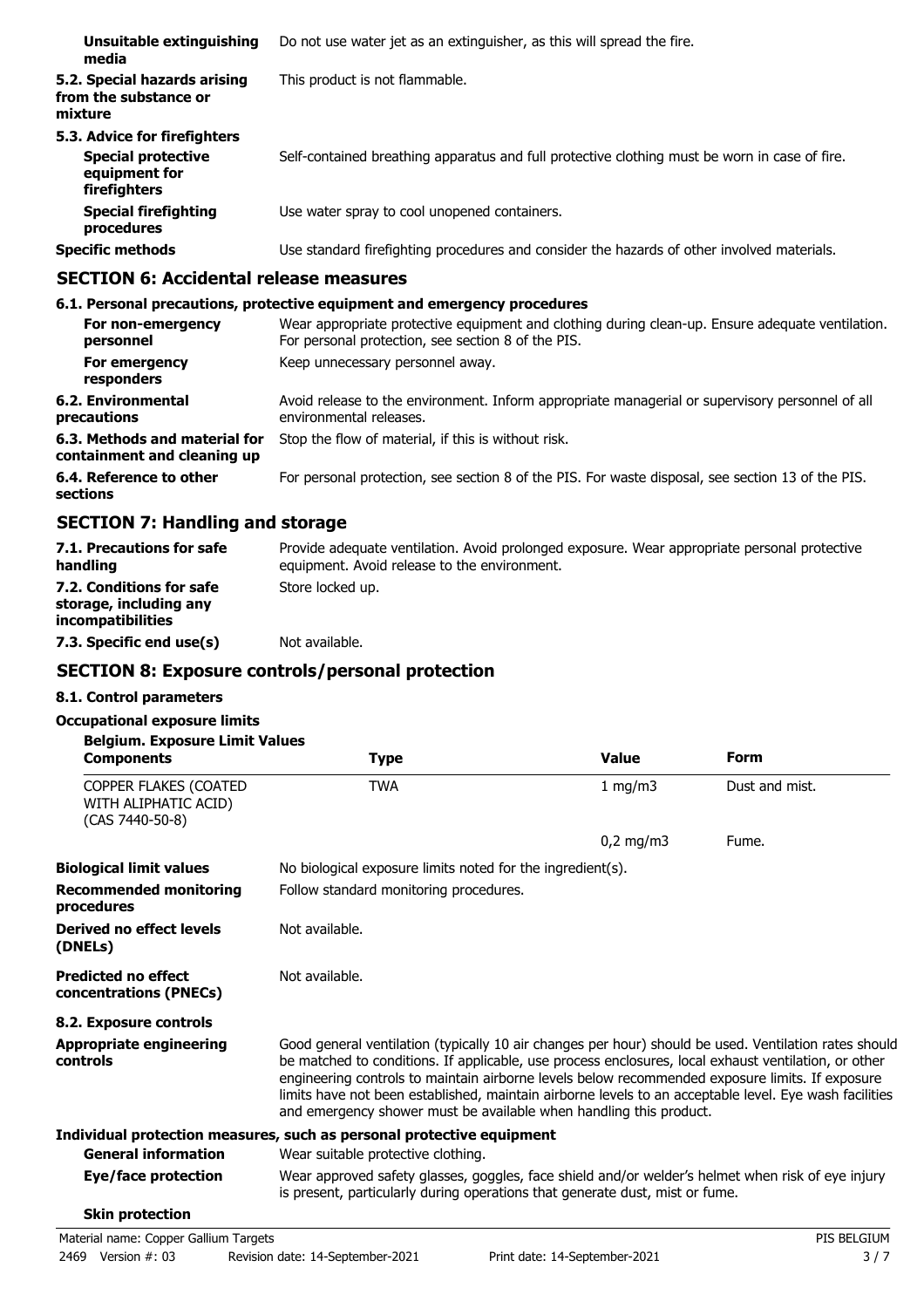| - Hand protection                         | Wear gloves to prevent metal cuts and skin abrasions during handling.                                                                                                                                                                                      |  |  |
|-------------------------------------------|------------------------------------------------------------------------------------------------------------------------------------------------------------------------------------------------------------------------------------------------------------|--|--|
| - Other                                   | Wear necessary protective equipment.                                                                                                                                                                                                                       |  |  |
| <b>Respiratory protection</b>             | In case of insufficient ventilation, wear suitable respiratory equipment.                                                                                                                                                                                  |  |  |
| <b>Thermal hazards</b>                    | Not applicable.                                                                                                                                                                                                                                            |  |  |
| <b>Hygiene measures</b>                   | Keep away from food and drink. Always observe good personal hygiene measures, such as washing<br>after handling the material and before eating, drinking, and/or smoking. Routinely wash work<br>clothing and protective equipment to remove contaminants. |  |  |
| <b>Environmental exposure</b><br>controls | Environmental manager must be informed of all major releases.                                                                                                                                                                                              |  |  |

# **SECTION 9: Physical and chemical properties**

## **9.1. Information on basic physical and chemical properties**

| <b>Appearance</b>                                    | Solid.                                                   |
|------------------------------------------------------|----------------------------------------------------------|
| <b>Physical state</b>                                | Solid.                                                   |
| <b>Form</b>                                          | Solid.                                                   |
| Colour                                               | Brass.                                                   |
| <b>Odour</b>                                         | None.                                                    |
| <b>Odour threshold</b>                               | Not applicable.                                          |
| рH                                                   | Not applicable.                                          |
| <b>Melting point/freezing point</b>                  | 485 - 980 °C (905 - 1796 °F) estimated / Not applicable. |
| <b>Initial boiling point and</b><br>boiling range    | Not applicable.                                          |
| <b>Flash point</b>                                   | Not applicable.                                          |
| <b>Evaporation rate</b>                              | Not applicable.                                          |
| <b>Flammability (solid, gas)</b>                     | Not applicable.                                          |
| <b>Upper/lower flammability or explosive limits</b>  |                                                          |
| <b>Flammability limit - lower</b><br>(%)             | Not applicable.                                          |
| <b>Flammability limit - lower</b><br>(%) temperature | Not applicable.                                          |
| <b>Flammability limit -</b><br>upper $(\% )$         | Not applicable.                                          |
| <b>Flammability limit -</b><br>upper (%) temperature | Not applicable.                                          |
| <b>Explosive limit - lower (</b><br>%)               | Not applicable.                                          |
| <b>Explosive limit - lower (</b><br>%) temperature   | Not applicable.                                          |
| <b>Explosive limit - upper</b><br>(%)                | Not applicable.                                          |
| <b>Explosive limit - upper (</b><br>%) temperature   | Not applicable.                                          |
| <b>Vapour pressure</b>                               | Not applicable.                                          |
| <b>Vapour density</b>                                | Not applicable.                                          |
| <b>Relative density</b>                              | Not applicable.                                          |
| Solubility(ies)                                      |                                                          |
| <b>Solubility (water)</b>                            | Insoluble.                                               |
| <b>Partition coefficient</b><br>(n-octanol/water)    | Not applicable.                                          |
| <b>Auto-ignition temperature</b>                     | Not applicable.                                          |
| <b>Decomposition temperature</b>                     | Not applicable.                                          |
| <b>Viscosity</b>                                     | Not applicable.                                          |
| <b>Explosive properties</b>                          | Not explosive.                                           |
| <b>Oxidising properties</b>                          | Not oxidising.                                           |
| 9.2. Other information                               |                                                          |
| <b>Density</b>                                       | 7,20 - 8,30 g/cm3 estimated                              |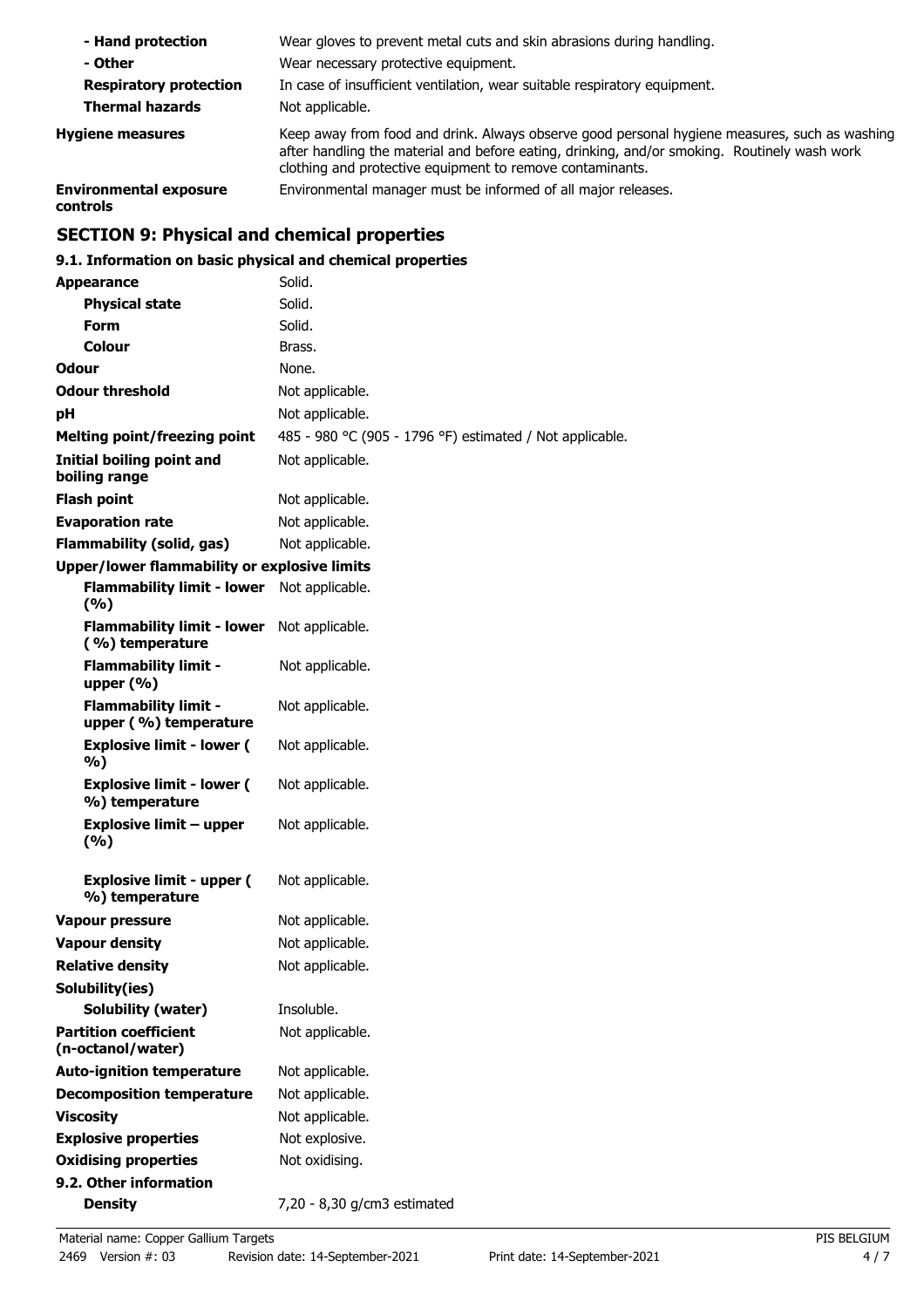| <b>Flammability</b>     | Not applicable. |
|-------------------------|-----------------|
| <b>Specific gravity</b> | 7,92 estimated  |

## **SECTION 10: Stability and reactivity**

| 10.1. Reactivity                            | The product is stable and non-reactive under normal conditions of use, storage and transport. |
|---------------------------------------------|-----------------------------------------------------------------------------------------------|
| 10.2. Chemical stability                    | Material is stable under normal conditions.                                                   |
| 10.3. Possibility of hazardous<br>reactions | No dangerous reaction known under conditions of normal use.                                   |
| 10.4. Conditions to avoid                   | Contact with incompatible materials.                                                          |
| 10.5. Incompatible materials                | Acids. Bases.                                                                                 |
| 10.6. Hazardous<br>decomposition products   | No hazardous decomposition products are known.                                                |

## **SECTION 11: Toxicological information**

**General information CCCUPATION** Occupational exposure to the substance or mixture may cause adverse effects.

### **Information on likely routes of exposure**

| <b>Inhalation</b>   | Prolonged inhalation may be harmful.          |  |
|---------------------|-----------------------------------------------|--|
| <b>Skin contact</b> | Not relevant, due to the form of the product. |  |
| Eye contact         | Not relevant, due to the form of the product. |  |
| <b>Ingestion</b>    | Not relevant, due to the form of the product. |  |
| Symptoms            | None known.                                   |  |

### **11.1. Information on toxicological effects**

| <b>Acute toxicity</b>                                 | None known.                                                                  |
|-------------------------------------------------------|------------------------------------------------------------------------------|
| <b>Skin corrosion/irritation</b>                      | Not relevant, due to the form of the product.                                |
| Serious eye damage/eye<br>irritation                  | Not likely, due to the form of the product.                                  |
| <b>Respiratory sensitisation</b>                      | Not a respiratory sensitizer.                                                |
| <b>Skin sensitisation</b>                             | Not a skin sensitiser.                                                       |
| <b>Germ cell mutagenicity</b>                         | Due to partial or complete lack of data the classification is not possible.  |
| Carcinogenicity                                       | Not classifiable as to carcinogenicity to humans.                            |
| <b>Reproductive toxicity</b>                          | This product is not expected to cause reproductive or developmental effects. |
| Specific target organ toxicity<br>- single exposure   | Not classified.                                                              |
| Specific target organ toxicity<br>- repeated exposure | Not classified.                                                              |
| <b>Aspiration hazard</b>                              | Not an aspiration hazard.                                                    |
| Mixture versus substance<br>information               | No information available.                                                    |
| <b>Other information</b>                              | Not available.                                                               |

## **SECTION 12: Ecological information**

| 12.1. Toxicity                                             |                                       | The product is not classified as environmentally hazardous. |                                 |
|------------------------------------------------------------|---------------------------------------|-------------------------------------------------------------|---------------------------------|
| <b>Product</b>                                             | <b>Species</b><br><b>Test Results</b> |                                                             |                                 |
| Copper Gallium Targets                                     |                                       |                                                             |                                 |
| <b>Aquatic</b>                                             |                                       |                                                             |                                 |
| Crustacea                                                  | EC50                                  | Daphnia                                                     | $0,2044$ mg/l, 48 hours         |
| <b>Fish</b>                                                | <b>LC50</b>                           | <b>Fish</b>                                                 | 3,0071 mg/l, 96 hours           |
| Acute                                                      |                                       |                                                             |                                 |
| <b>Fish</b>                                                | LC50                                  | <b>Fish</b>                                                 | 0,0382 mg/l, 96 hours estimated |
| <b>Components</b>                                          |                                       | <b>Species</b>                                              | <b>Test Results</b>             |
| COPPER FLAKES (COATED WITH ALIPHATIC ACID) (CAS 7440-50-8) |                                       |                                                             |                                 |
| <b>Aquatic</b>                                             |                                       |                                                             |                                 |
| Acute                                                      |                                       |                                                             |                                 |
| Crustacea                                                  | <b>EC50</b>                           | Blue crab (Callinectes sapidus)                             | $0,0031$ mg/l                   |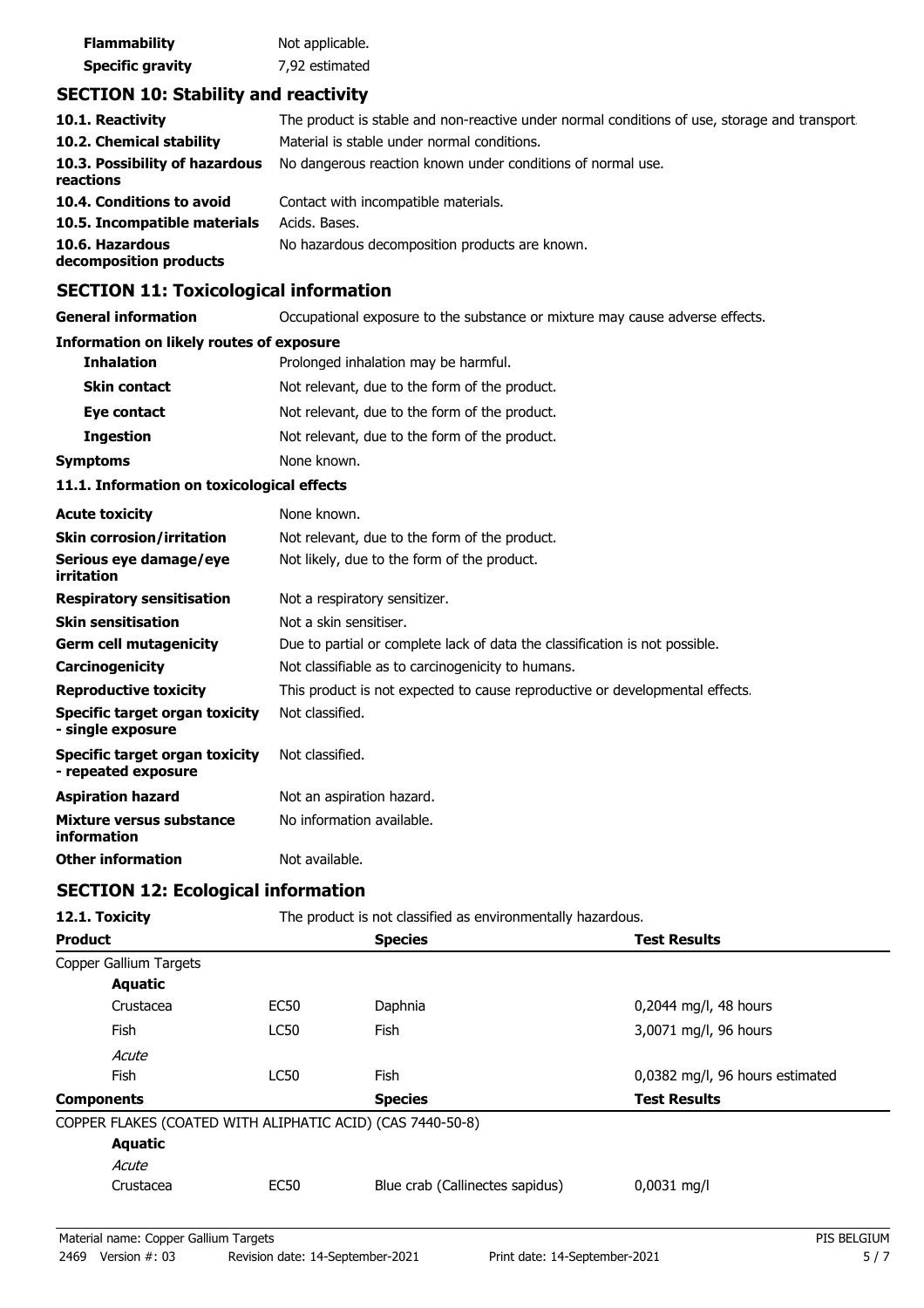| <b>Components</b> |      | <b>Species</b>                                                      | <b>Test Results</b> |
|-------------------|------|---------------------------------------------------------------------|---------------------|
| Fish              | LC50 | Fathead minnow (Pimephales promelas) 0,0219 - 0,0446 mg/l, 96 hours |                     |

\* Estimates for product may be based on additional component data not shown.

| 12.2. Persistence and<br>degradability                    |                                                                                                                                                                                            |  |
|-----------------------------------------------------------|--------------------------------------------------------------------------------------------------------------------------------------------------------------------------------------------|--|
| 12.3. Bioaccumulative<br>potential                        | No data available.                                                                                                                                                                         |  |
| <b>Partition coefficient</b><br>n-octanol/water (log Kow) | Not available.                                                                                                                                                                             |  |
| <b>Bioconcentration factor (BCF)</b>                      | Not available.                                                                                                                                                                             |  |
| 12.4. Mobility in soil                                    | No data available.                                                                                                                                                                         |  |
| 12.5. Results of PBT and<br><b>vPvB</b> assessment        | Not a PBT or vPvB substance or mixture.                                                                                                                                                    |  |
| 12.6. Other adverse effects                               | No other adverse environmental effects (e.g. ozone depletion, photochemical ozone creation<br>potential, endocrine disruption, global warming potential) are expected from this component. |  |

## **SECTION 13: Disposal considerations**

### **13.1. Waste treatment methods**

| <b>Residual waste</b>                  | Whatever cannot be saved for recovery or recycling should be managed in an appropriate and<br>approved waste facility. Processing, use or contamination of this product may change the waste<br>management options. |  |  |
|----------------------------------------|---------------------------------------------------------------------------------------------------------------------------------------------------------------------------------------------------------------------|--|--|
| <b>Contaminated packaging</b>          | Since emptied containers may retain product residue, follow label warnings even after container is<br>emptied. Empty containers should be taken to an approved waste handling site for recycling or<br>disposal.    |  |  |
| EU waste code                          | The Waste code should be assigned in discussion between the user, the producer and the waste<br>disposal company.                                                                                                   |  |  |
| <b>Disposal</b><br>methods/information | Collect and reclaim or dispose in sealed containers at licensed waste disposal site.                                                                                                                                |  |  |
| <b>Special precautions</b>             | Dispose in accordance with all applicable regulations.                                                                                                                                                              |  |  |

## **SECTION 14: Transport information**

#### **ADR**

14.1. - 14.6.: Not regulated as dangerous goods.

#### **RID**

14.1. - 14.6.: Not regulated as dangerous goods.

#### **ADN**

14.1. - 14.6.: Not regulated as dangerous goods.

### **IATA**

14.1. - 14.6.: Not regulated as dangerous goods.

### **IMDG**

14.1. - 14.6.: Not regulated as dangerous goods.

## **SECTION 15: Regulatory information**

### **15.1. Safety, health and environmental regulations/legislation specific for the substance or mixture**

## **EU regulations**

**Regulation (EC) No. 1005/2009 on substances that deplete the ozone layer, Annex I and II, as amended** Not listed.

**Regulation (EU) 2019/1021 On persistent organic pollutants (recast), as amended**

Not listed.

**Regulation (EU) No. 649/2012 concerning the export and import of dangerous chemicals, Annex I, Part 1 as amended**

Not listed.

**Regulation (EU) No. 649/2012 concerning the export and import of dangerous chemicals, Annex I, Part 2 as amended**

Not listed.

**Regulation (EU) No. 649/2012 concerning the export and import of dangerous chemicals, Annex I, Part 3 as amended**

Not listed.